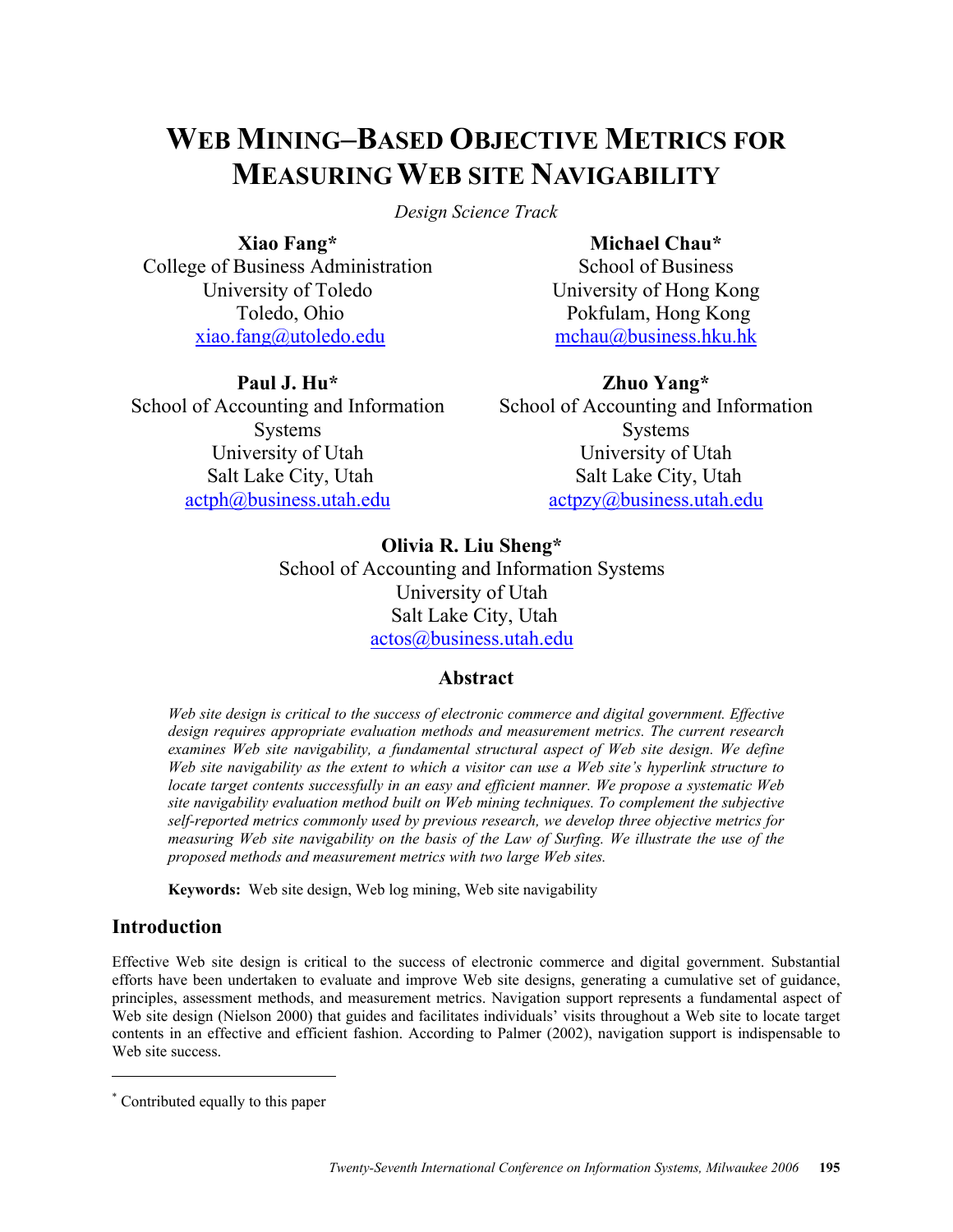An easy-to-navigate Web site enables visitors to access target contents by following explicitly designed user paths. A site's structure can greatly affect the overall accessibility and performance of a Web site. However, effective structure design remains challenging. As Lee et al. (2002) have noted, many Internet users are seriously concerned about issues pertaining to Web site accessibility and ease of operations.

Measurement is a necessary precursor to effective Web site structure design. A review of relevant previous research suggests the dominant use of subjective, self-reported metrics to measure the effectiveness of Web site structure. According to Trice and Treacy (1986), such subjective measures may not provide the accuracy necessary to reveal actual usability or the usage of a computer-based system. Ettema (1985) and Straub et al. (1995) report that subjective, user-reported measures are weakly correlated with objective metrics for information system usage, such as system-generated logs and statistics.

The current research examines Web site navigability, or the extent to which a visitor can follow a Web site's hyperlink structure to locate target contents successfully in an easy and efficient manner. In line with design science research guidelines (Hevner et al. 2004), our objectives are twofold: (1) to design a systematic Web mining–based method for evaluating Web site navigability; and (2) to develop three metrics that can measure the navigability of a Web site automatically and objectively by analyzing Web logs that reveal visitors' access patterns and navigation behaviors on the Web site. We take a Web mining approach to aggregate and analyze voluminous user behavioral data recorded in Web logs and thereby mitigate processing capability constraints while addressing privacy concerns commonly associated with the use of objective measures (Straub et al. 1995). In the following section, we describe the proposed Web mining–based method for evaluating Web site navigability.

# **A Web Mining–Based Web site Navigability Evaluation Method**

We propose a method for evaluating Web site navigability that builds on the analysis of Web logs and takes into consideration both Web site structure and visitors' access/surfing patterns. A Web log refers to a collection of records that objectively document visitors' surfing behaviors on a Web site (Cooley et al. 1999; Fang and Sheng 2004). We focus on prominent, frequent access patterns and extract them from Web logs rather than directly examining all records in logs. Focusing on visitors' prominent access patterns is advantageous in several ways. First, infrequent visiting behaviors recorded in log records can distract or even mask analysis results and therefore should be filtered. By concentrating on frequent patterns, we uncover prominent surfing behaviors likely to be observed in future visits. Thus, our analysis of Web site visiting patterns not only reveals the navigability of the design but also points to areas in which the current structure design could be improved. In addition, the prominent surfing patterns extracted can be applied easily to predict the performance of a Web site and identify desirable enhancements to be implemented.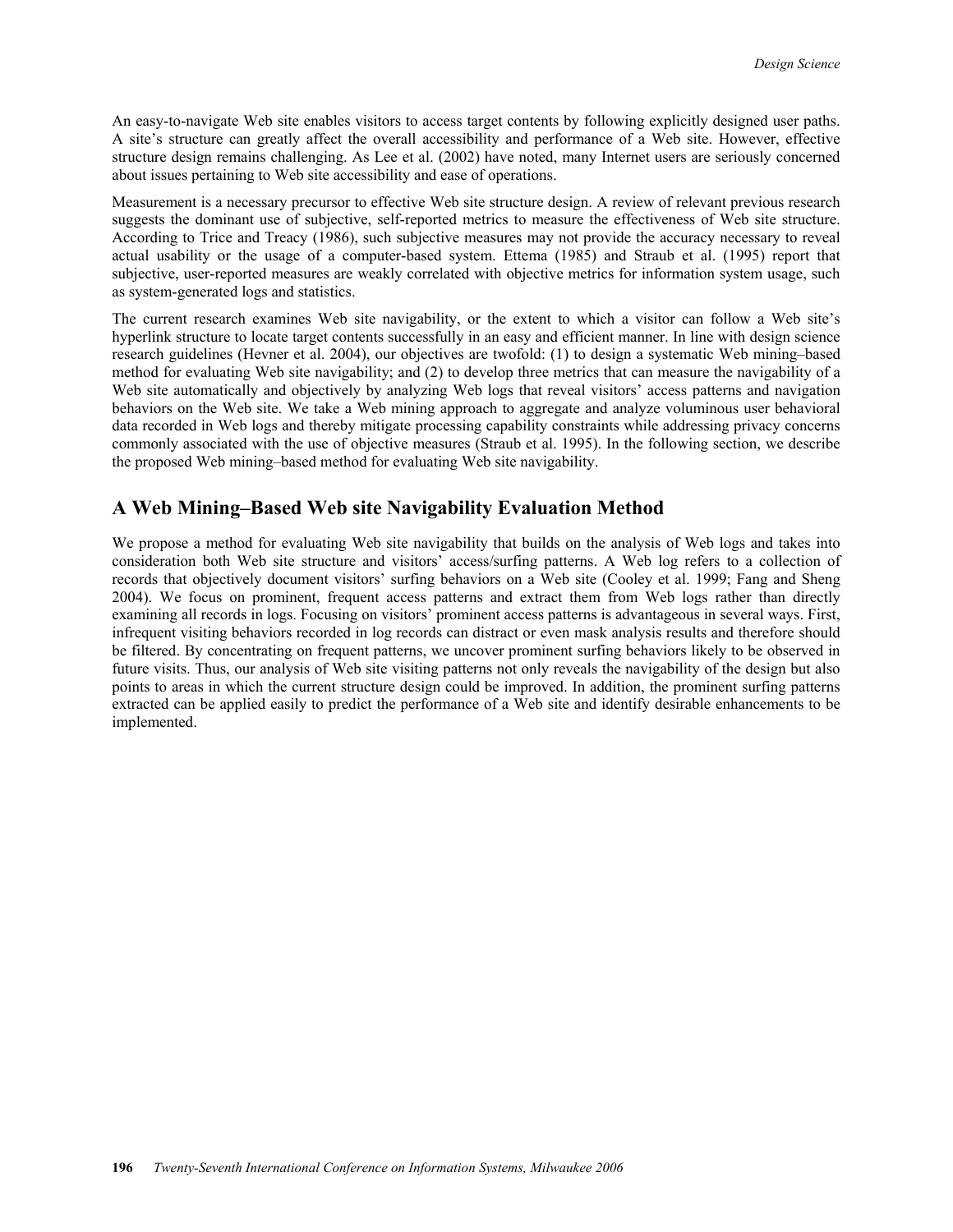

**Figure 1: Proposed Web Mining–Based Method for Evaluating Web site Navigability** 

To derive the navigational structure of a Web site, we parse the site and represent its navigational structure with a distance matrix. The indexes of the matrix are the pages of the Web site, and its elements denote the distance between any two pages, as measured by the number of clicks required to move between them. Based on the Law of Surfing (Huberman et al. 1998), which depicts the probability of surfing distance during a Web site visit, we propose three objective metrics for measuring Web site navigability: efficiency, load, and power. Our metrics take as inputs the navigational structure of a Web site and visitors' access patterns exhibited on that Web site. Figure 1 summarizes the proposed method for analyzing and evaluating Web site navigability on the basis of our proposed metrics. We detail the proposed method in the following subsections.



**Figure 2: A Sample Web page**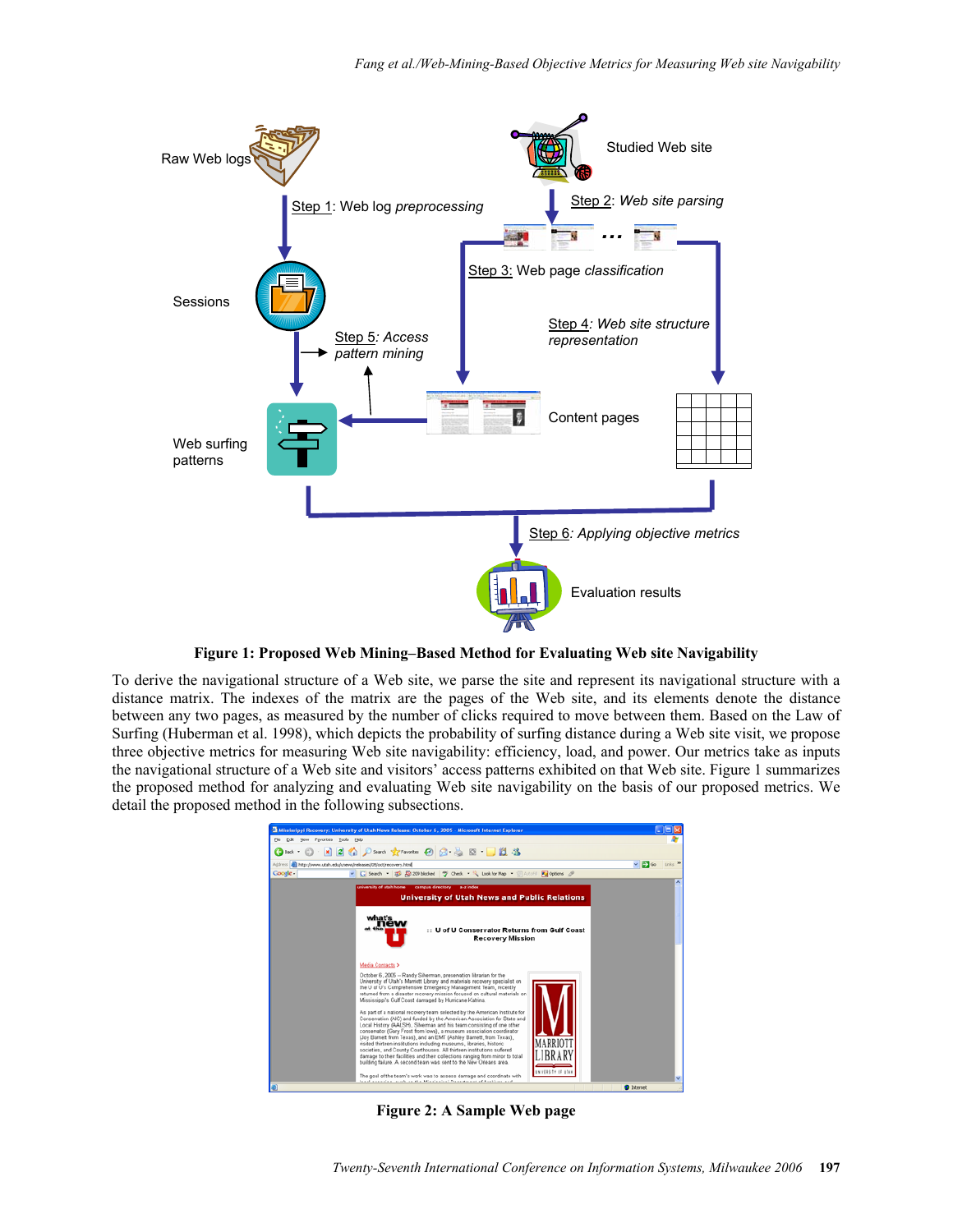### *Web log Preprocessing*

A visitor's request for a Web page like the example one shown in Figure 2 generates three Web log records (see Table 1). The first record documents the user's request to this particular Web page, and the remaining records are created for requests made to obtain the images inlined on the requested page. A typical log record consists of an IP address, time, and URL (describing by whom and at what time a page was requested), the status of the request (success or failure), and the size of the content transmitted to the user.

| <b>IP</b> Address            | Time            | <b>Method</b> | URL                                  | <b>Protocol</b> | <b>Status</b> | <b>Size</b> |
|------------------------------|-----------------|---------------|--------------------------------------|-----------------|---------------|-------------|
| 128.196.xxx.xxx <sup>1</sup> | [07/Oct/2005:0] | <b>GET</b>    | /unews/releases/05/oct/recovery.html | HTTP 1.0        | 200           | 4134        |
|                              | 5:38:33 -0700]  |               |                                      |                 |               |             |
| 128.196.xxx.xxx              | [07/Oct/2005:0] | <b>GET</b>    | /unews/uwhatsnew.gif                 | HTTP 1.0        | 200           | 765         |
|                              | 5:38:33 -0700]  |               |                                      |                 |               |             |
| 128.196.xxx.xxx              | [07/Oct/2005:0] | <b>GET</b>    | /unews/library sm.gif                | HTTP 1.0        | 200           | 864         |
|                              | 5:38:33 -0700]  |               |                                      |                 |               |             |

**Table 1: Sample Web log Records** 

Web logs must be preprocessed to be analyzable (Cooley et al. 1999). Generally preprocessing includes cleaning and session identification. To clean Web logs, we remove erroneous and accessory log records. Erroneous log records are generated when access requests fail for various reasons and can be identified by a status code of 400 or above, whereas accessory log records document requests associated with a user request for a particular Web page, such as requests for pictures or images inlined on the user-requested page.

The resultant (cleaned) Web logs then may be analyzed to identify visit sessions, each of which constitutes a basic processing unit for the discovery of interesting, prominent access patterns. Consistent with Cooley et al. (1999), we define a visit session as a sequence of Web page accesses during a single visit to a Web site. Because of the stateless connections between the client and the web server, Web log records have no visit session designations. Therefore, to reconstruct visit sessions from Web log records, we use the common timeout method, according to which a visit session is considered terminated when the time elapsed between page requests exceeds a specified limit. The timeout method is fairly effective and accurate for identifying visit sessions; according to Spiliopoulou et al. (2003), more than 90% of genuine visit sessions can be identified by the timeout method. We group the cleaned log records into different visit sessions, using the rule of thumb that stipulates that the duration of a visit session cannot exceed 30 minutes (Spiliopoulou et al. 2003).

# *Web site Parsing*

A Web site can be parsed by a web spider program that gathers and parses all its pages. Web spiders, or crawlers, are software programs that automatically collect pages from the Web by following hyperlinks exhaustively. In this study, we use SpidersRUs, developed by Chau et al. (2005), to gather Web pages by specifying the URL of the homepage of the studied Web site as the starting URL. When accessing a page, SpidersRUs downloads the page and extracts its hyperlinks, downloads the pages pointed to by the extracted hyperlinks, and then extracts their hyperlinks. The process continues until SpidersRUs has visited all pages on the Web site. Subsequently each page downloaded by SpidersRUs is parsed to generate useful features from the page, as we detail next.

### *Web page Classification*

 $\overline{a}$ 

Each page downloaded and parsed in Web site parsing is classified as either a content page or an index page. An index page mostly consists of hyperlinks pointing to other Web pages and primarily serves navigational purposes. In contrast, a content page typically contains textual contents and other information potentially of interest to visitors; thus, content pages are generally the pages for which visitors search. The sheer volume of pages available on a Web site makes a manual classification approach prohibitively costly, if at all feasible. We therefore use an automatic classifier to differentiate index and content pages. Specifically, we use a classifier built upon Support Vector Machine  $(SVM)<sup>2</sup>$  a common computational method for searching for a hyperplane that best separates two classes

<sup>&</sup>lt;sup>1</sup> Full, genuine IP addresses are not disclosed for privacy reasons.

<sup>&</sup>lt;sup>2</sup> Specifically, our classifier is based on the SVM-light implementation (Joachims 1999).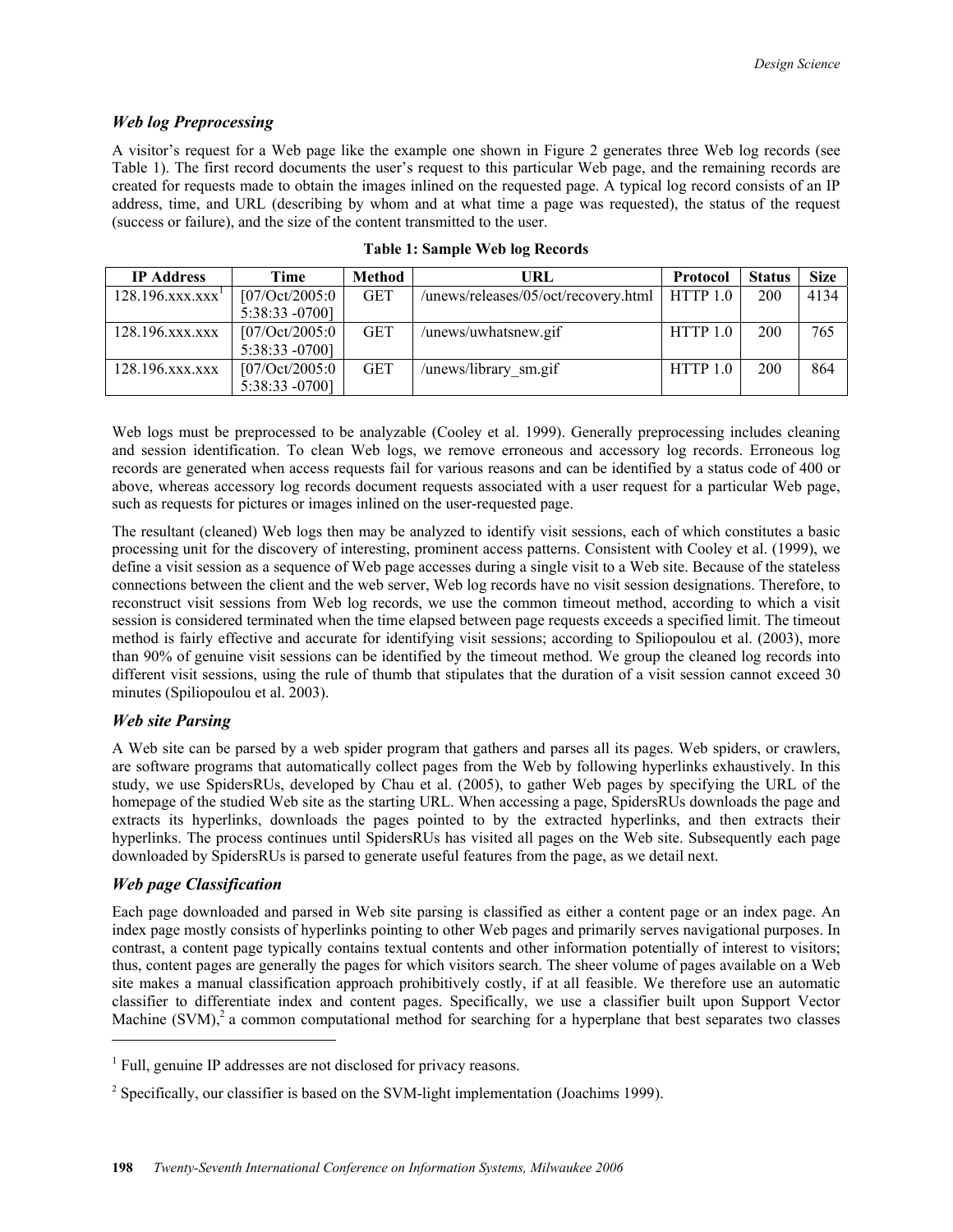(Vapnik 1998). We choose SVM primarily because of its effectiveness in text-based classification tasks (Yang and Liu, 1999).

Our goal is to classify Web pages on the basis of their structure rather than their content; therefore, we take a feature-based classification approach (Chau 2004) instead of a conventional keyword-based approach. Based on our observations and a review of related research (e.g. Gillenson et al. 2000), we select six fundamental page structure features pertaining to size and number of links: (1) number of outgoing links, (2) number of internal outlinks (links pointing to other pages in the same domain), (3) number of external outlinks (links pointing to other pages not in the same domain), (4) length of the document, (5) number of words in the document, and (6) number of anchor text words in the document. Each downloaded page possesses a specific value for each feature. We randomly selected a set of downloaded pages as the training sample and asked two domain experts, highly experienced in and knowledgeable about Web site design and administration, to classify them manually. These "manually tagged" pages then enable us to construct a SVM model. According to our empirical evaluation of several alternative kernels, the Radial Basis Function (RBF) kernel  $(g = 0.4)$  appears to achieve the best performance with an average accuracy of 88.2%; therefore, we use it to classify the downloaded pages as index versus content pages.

#### *Web site Structure Representation*

We represent the navigational structure of a Web site using a distance matrix of the pages on the Web site. The indexes of the matrix are Web pages, wherein the elements of the matrix denote the distance between any two pages. We consider a Web site a directed graph and denote pages as vertices and hyperlinks as edges. We measure the distance between two pages with the distance definition in graph theory. Specifically, the distance from vertex *u* to vertex  $v$  in a graph is the length of the shortest path from  $u$  to  $v$  (West 2001). Accordingly, the distance from page  $p_1$  to page  $p_2$  on a Web site can be measured by the length of the shortest path from  $p_1$  to  $p_2$ , or the number of hyperlinks surfed or number of clicks required. When no path connects page  $p_1$  to page  $p_2$ , the distance from  $p_1$ to  $p_2$  is considered  $\infty$ .

For a Web page  $p$ , we represent the set of Web pages pointed to by the hyperlinks on page  $p$  as  $t(p)$ . In this case, we can obtain  $t(p)$  by parsing p. We denote  $D(p, l)$  as a set of Web pages for which the distance from page *p* to another page in  $D(p,l)$  is *l* clicks ( $l = 1,2,\dots$ ). We thus can derive the following equations:

$$
D(p,1) = t(p), \text{ and} \tag{1}
$$

$$
D(p,2) = \bigcup_{\forall k \in D(p,1)} t(k) - D(p,1).
$$
 (2)

Generalizing equations (1) and (2), we have,

$$
D(p,l) = \begin{cases} t(p) & \text{if } l = 1\\ \bigcup_{\forall k \in D(p,l-1)} t(k) - \bigcup_{j=1}^{l-1} D(p,j) & \text{if } l > 1 \end{cases}
$$
 (3)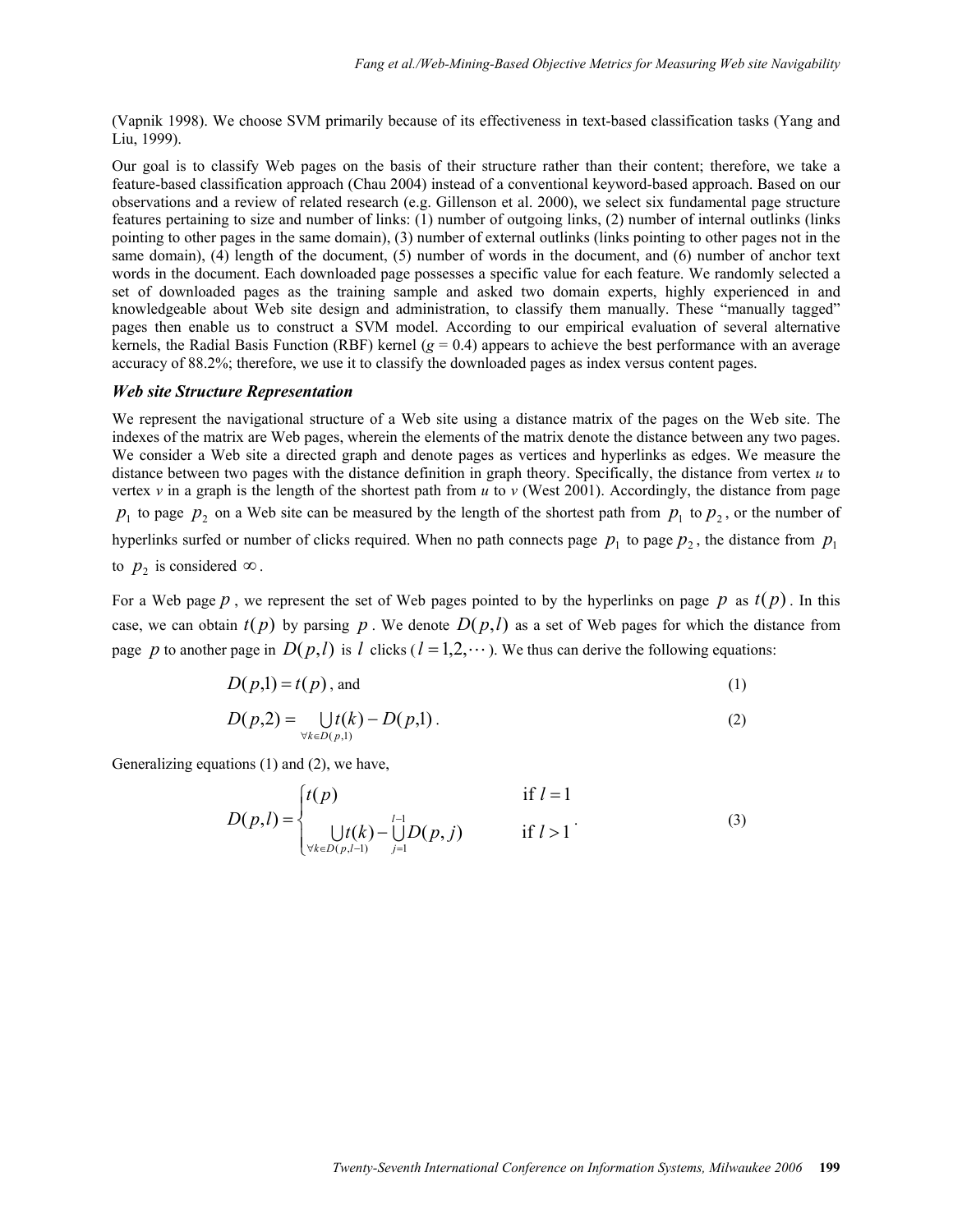

**Figure 3: Representation and Analysis of Web site Structure: An Illustrative Example** 

We illustrate  $D(p, l)$  using a sample Web site (shown in Figure 3) that consists of nine Web pages (i.e.,  $p_1, p_2, \dots, p_9$  and eight hyperlinks (i.e., 1,2,  $\cdots, 8$ ) that point to Web pages  $p_1, p_2, \dots, p_8$ . We formulate the example as follows:

$$
D(p_1,1) = t(p_1)
$$
  
= {p<sub>2</sub>, p<sub>3</sub>, p<sub>4</sub>}

As shown, pages  $p_2$ ,  $p_3$ , and  $p_4$  are one click away from page  $p_1$ . According to equation (3),

$$
D(p_1,2) = \bigcup_{\forall k \in D(p_1,1)} t(k) - D(p_1,1)
$$
  
=  $t(p_2) \cup t(p_3) \cup t(p_4) - D(p_1,1)$ .  
=  $\{p_5, p_6, p_7, p_8\}$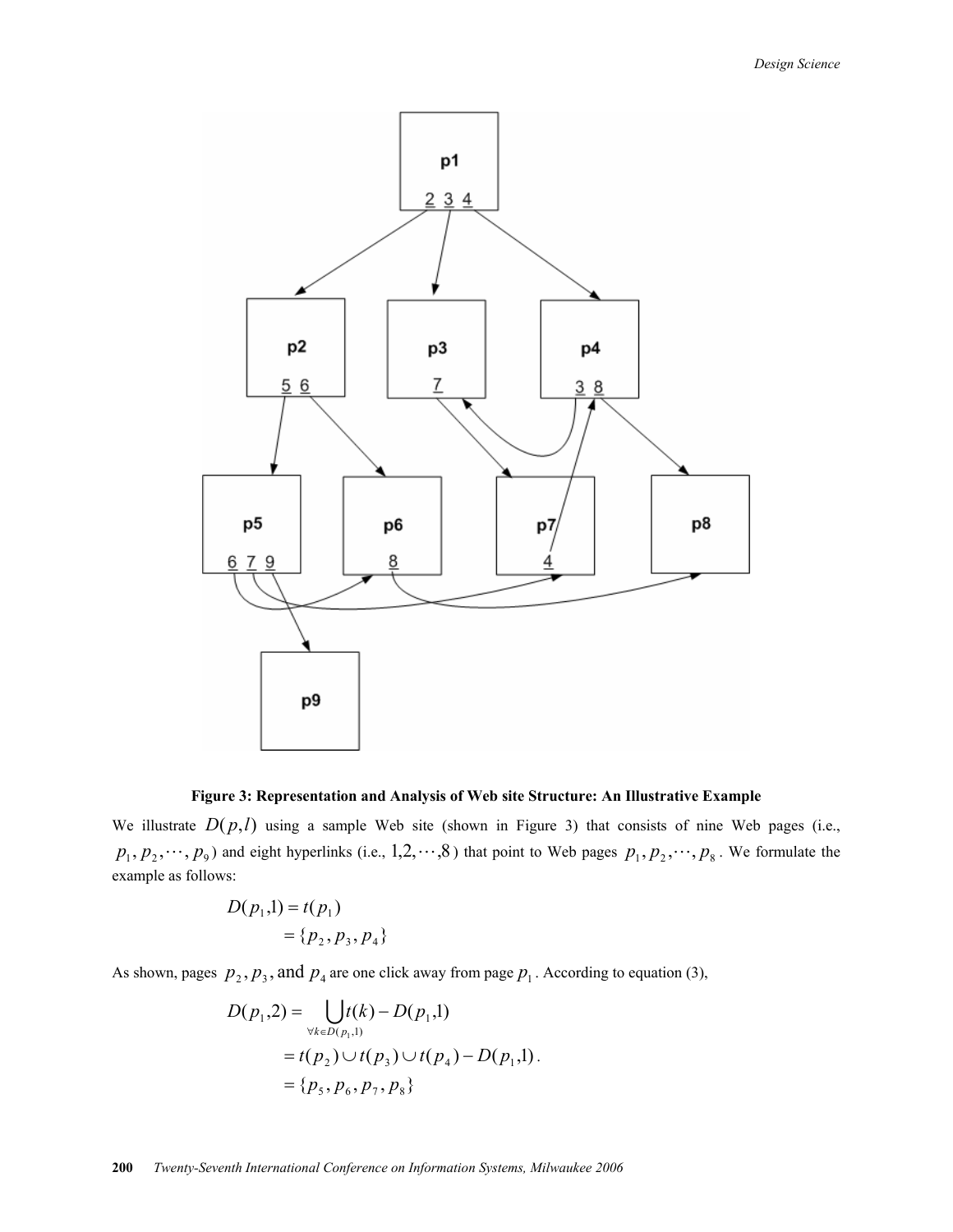Therefore, pages  $p_5$ ,  $p_6$ ,  $p_7$ , and  $p_8$  are two clicks away from page  $p_1$ . Similarly,

$$
D(p_1,3) = \bigcup_{\forall k \in D(p_1,2)} t(k) - [D(p_1,1) \cup D(p_1,2)]
$$
  
=  $t(p_5) \cup t(p_6) \cup t(p_7) \cup t(p_8) - [D(p_1,1) \cup D(p_1,2)]$   
=  $\{p_4, p_6, p_7, p_8, p_9\} - [\{p_2, p_3, p_4\} \cup \{p_5, p_6, p_7, p_8\}]$   
=  $\{p_9\}.$ 

Hence, page  $p_9$  is three clicks away from page  $p_1$ .

$$
D(p_1,4) = \bigcup_{\forall k \in D(p_1,3)} t(k) - [D(p_1,1) \cup D(p_1,2) \cup D(p_1,3)] = \phi.
$$

Because  $D(p_1, 4)$  is  $\phi$ , it is not necessary to continue the analysis; that is,  $D(p_1, l) = \phi$  for all  $l \ge 4$ . In Figure 4, we summarize the overall procedure of obtaining  $D(p, l)$  for all pages on a Web site. Deriving a distance matrix of Web pages from  $D(p,l)$  is trivial and therefore not discussed here.

> **Input:** a set of Web pages in a Web site. **Output:**  $D(p,l)$  for each Web page  $p$ . **for** each Web page *p* , finding *t*( *p*) by parsing Web page *p* **end for for** each Web page *p*  $i = 1$  $D(p,1) = t(p)$  **while**  $D(p, i) \neq \phi$  $D(p, i+1) = \phi$ **for** each  $k \in D(p,i)$ **for** each  $h \in t(k)$ **if**  $h \notin D(p, j)$  for all  $j \leq i$ *D*( $p, i+1$ ) = *D*( $p, i+1$ ) ∪ {*h*} **end if end for end for**   $i = i + 1$  **end while end for**

**Figure 4: An Algorithm for Finding**  $D(p,l)$ 

#### *Access Pattern Mining*

Prominent page access patterns are critical to Web site structure design and therefore must be extracted from Web logs. Commercial Web log analysis tools (e.g. WebTrends) offer basic utilities for identifying simple surfing patterns, such as the most frequently visited pages. These simplistic patterns can be derived from the statistics generated for individual Web pages. When visiting a Web site, a visitor typically accesses a set of pages sequentially, but statistics about the individual pages do not effectively reflect the visitor's access behavior because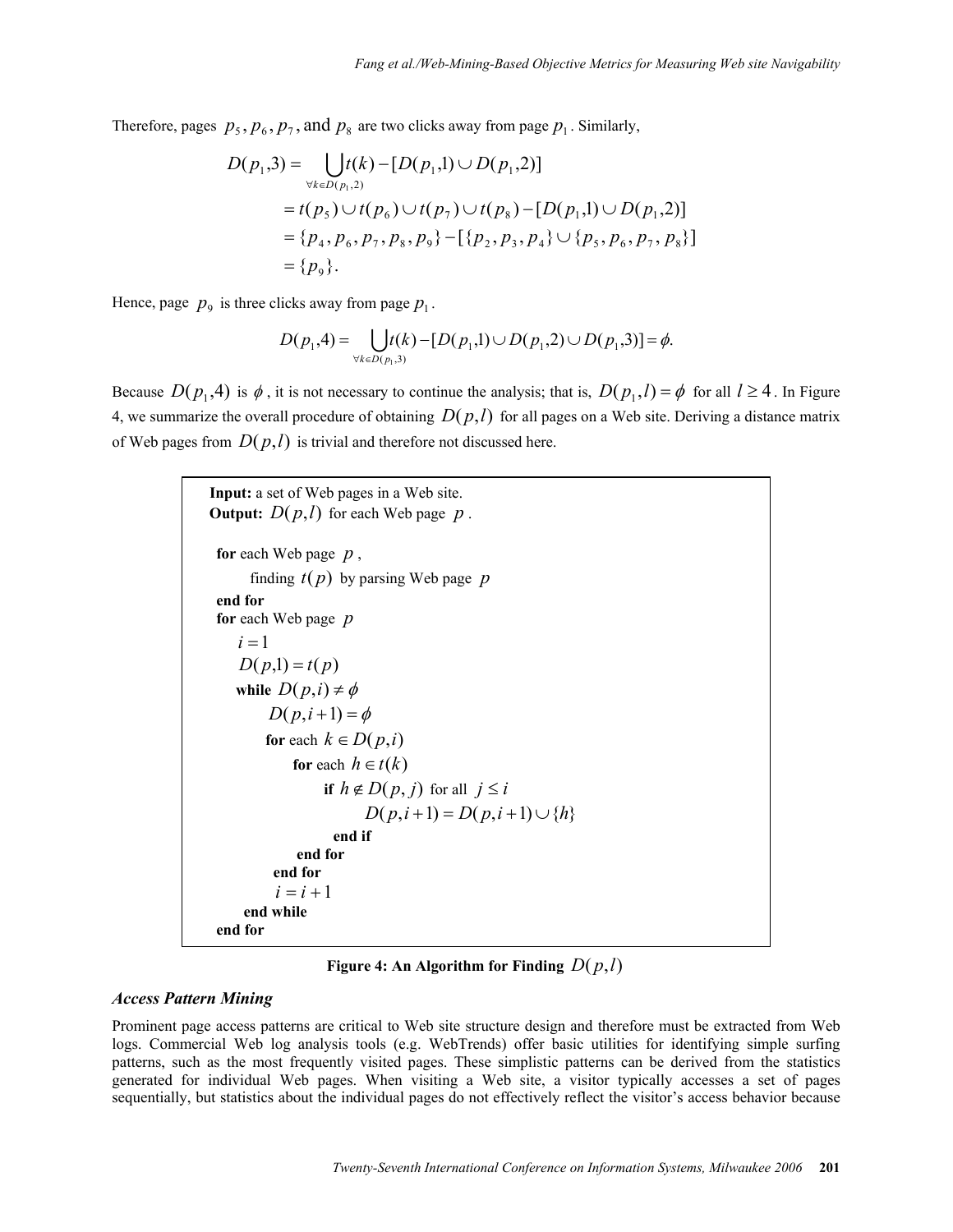they do not include important information about one's surfing behaviors, such as pages accessed together in a visit session or the exact page access sequence. We target Web surfing patterns — that is, prominent consecutive page access sequences — that can be identified by mining the Web logs.

We denote a Web log that includes *k* visit sessions as  $S = \{s_i\}$ ,  $i = 1, 2, ..., k$ , where  $k \ge 1$ . A visit session  $s_i$  is represented by *m* Web pages, sequentially accessed in that session,  $s_i = \langle p_1, p_2, ..., p_m \rangle$ , where  $p_i$ ,  $i = 1, 2, \dots, m$  represents a Web page and  $m \ge 1$ . For each session  $s_i$  in *S*, non-content pages are removed from  $s_i$ . A consecutive sequence  $\langle a_1, a_2, ..., a_n \rangle$  represents the sequence of content pages accessed consecutively, and  $n \ge 1$ . A consecutive sequence  $\langle a_1, a_2, ..., a_n \rangle$  is contained in a visit session  $s_i \leq p_1, p_2, \ldots, p_m >$  if and only if there exists  $l, 1 \leq l \leq m - n + 1$ , such that  $a_i = p_{l+i-1}, i = 1, 2, \ldots, n$ . For the Web log listed in Table 2, a consecutive sequence  $\langle p_1, p_4 \rangle$  is contained in visit sessions  $s_2$  and  $s_4$  but not in sessions  $s_1$ ,  $s_3$ , or  $s_5$ . The visiting rate  $v(c)$  of a consecutive sequence *c* is calculated as the ratio between the number of visit sessions that contain this particular sequence and the total number of visit sessions. For the Web log summarized in Table 2,  $v(< p_1, p_4 > ) = 2/5 = 0.4$ . The key consecutive sequences are those whose visiting rate is greater than a pre-specified threshold. Given a user-specified threshold 0.35,  $\langle p_1, p_4 \rangle$  is a key consecutive sequence.

| Session    | Content Pages Sequentially Visited in Session |
|------------|-----------------------------------------------|
| $S_1$      | $< p_1, p_3, p_4 >$                           |
| $S_{2}$    | $< p_1, p_4, p_5 >$                           |
| $S_3$      | $< p_4, p_5 >$                                |
| $S_4$      | $< p_1, p_4, p_2 >$                           |
| $S_{\leq}$ | $< p_1, p_5 >$                                |

**Table 2: An Illustration of Key Consecutive Sequences** 

Extracting all key consecutive sequences from a Web log is a nontrivial task. The search space is vast because of the exponential nature of the number of potential key consecutive sequences and the sheer volume of records in a Web log, which can easily number in the millions. We adapt the AprioriAll algorithm, developed by Agrawal and Srikant (1995), as an efficient algorithm for discovering large sequences from a customer transaction database, to extract key consecutive sequences. Specifically we modify this algorithm by incrementing the count of a consecutive sequence only if the content pages contained in the consecutive sequence appear in a visit session consecutively. Details of the AprioriAll algorithm are available in Agrawal and Srikant (1995).

#### *Applying Objective Metrics*

Using the identified prominent page access patterns and the Web site's structure as inputs, we apply objective metrics to evaluate the navigability of the Web site under study. We describe these proposed metrics in the following section.

# **Proposed Objective Metrics for Measuring Web site Navigability**

As previous research has shown, a visitor's surfing behavior on a Web site is not completely random but rather exhibits some regularity. Huberman et al. (1998) propose the Law of Surfing, which characterizes the probability  $p(l)$  of surfing *l* hyperlinks within a Web site visit according to the following equation: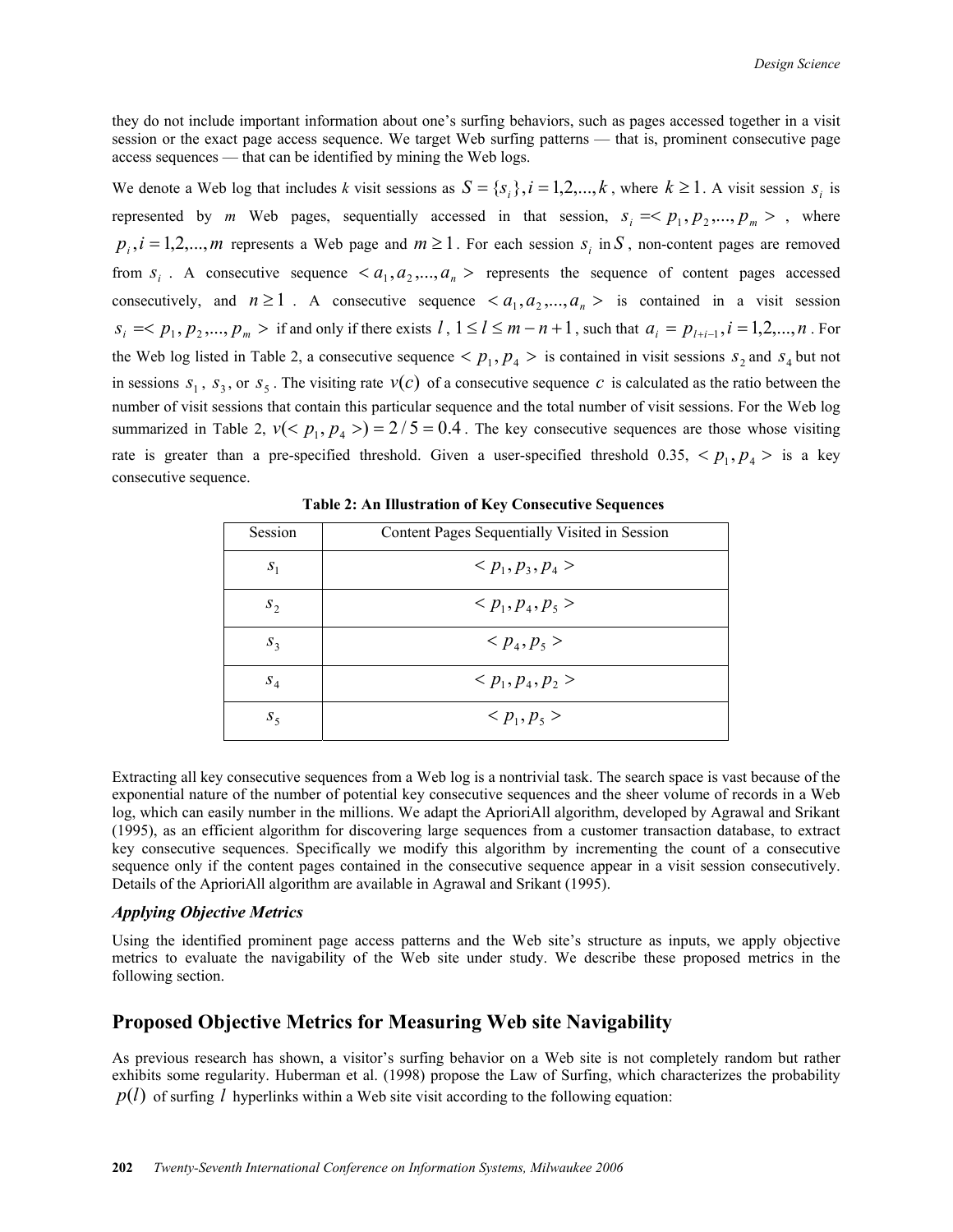$$
p(l) = \sqrt{\frac{\lambda}{2\pi l^3}} \exp\left[\frac{-\lambda(l-\mu)^2}{2\mu^2 l}\right], \qquad l \ge 1.
$$
 (4)

The mean and variance of *l* are  $\mu$  and  $\frac{\mu}{\lambda}$  $\frac{\mu^3}{\mu^3}$ , respectively. According to Huberman et al. (1998),  $p(l)$  exhibits a

good fit with real-world surfing data, as manifested by a mean of 3.86 and a variance of 6.08. On the basis of the  $p(l)$  measure proposed by Huberman et al. (1998), we define  $G(l)$  as the probability of surfing at least *l* hyperlinks within a Web site visit:

$$
G(l) = \sum_{\forall x \ge l} p(x), \qquad l \ge 1. \tag{5}
$$

We thus can derive the following equation:

$$
G(l) = \begin{cases} 1 & \text{if } l = 1 \\ G(l-1) - p(l-1) & \text{if } l > 1 \end{cases}
$$
 (6)

Using equations (4) and (6), we can derive  $G(l)$  from  $l = 1$ .

In this study, we propose three objective metrics for measuring Web site navigability: efficiency, load, and power. *Efficiency* refers to the ease with which the visitor can locate target contents, whereas *load* measures the level of difficulty the visitor encounters in deciding on a navigation direction in the course of locating the target contents. In addition, *power* reveals the probability that the visitor successfully will locate target contents. Broadly, target contents refer to the key consecutive sequences described previously.

Let *C* be a set of *n* key consecutive sequences extracted from a Web log,  $C = \{c_i\}$ ,  $i = 1, 2, \dots, n$ . The efficiency of locating a key consecutive sequence  $c_i \leq p_1, p_2, \dots, p_m > E(c_i)$ , is calculated as follows:

$$
mN - \min(d(h, p_1), N) - \sum_{j=1}^{m-1} \min(d(p_j, p_{j+1}), N)
$$
  

$$
E(c_i) = \frac{mN - m}{M - m}.
$$
 (7)

In equation (7), *m* represents the number of content pages in  $c_i$ , and N denotes a constant. A content page is considered most difficult to locate when it is at least  $N$  clicks away, whereas a page is least difficult to locate if it is only one click away. In the study, we set  $N$  to 10 because 97% of the visitors would not access or attempt to access pages located 10 or more clicks away; that is,  $G(10) = 0.03$ . Furthermore,  $d(h, p_1)$  denotes the distance from homepage  $h$  to  $p_1$ , the first visited page in  $c_i$ . Thus, we assume a search for a key consecutive sequence starts at the homepage of a Web site, a reasonable assumption consistent with our preliminary analysis of actual Web site visit patterns. For example, in May 2005, we observed that more than 80% of visit sessions on the University of Utah's Web site started from its homepage. In equation (7),  $d(p_j, p_{j+1})$  represents the distance between two subsequently visited pages in  $c_i$ , and  $min(x, y)$  is the smallest number in x and y. The value of  $E(c_i)$  is within the range of [0,1], inclusively. In particular, the value of  $E(c_i)$  equals 1 if and only if  $d(h, p_1) = 1$  and  $d(p_i, p_{i+1}) = 1$  for  $j = 1, 2, \dots m - 1$ . On the other end, the value of  $E(c_i)$  is 0 if and only if  $d(h, p_1) \ge N$ and  $d(p_i, p_{i+1}) \ge N$  for  $j = 1, 2, \dots m - 1$ . The greater the value of  $E(c_i)$ , the higher is the efficiency of locating  $c_i$ . Because not all key sequences are equally significant, we introduce the weight  $w(c_i)$  of  $c_i$  in C, calculated as follows: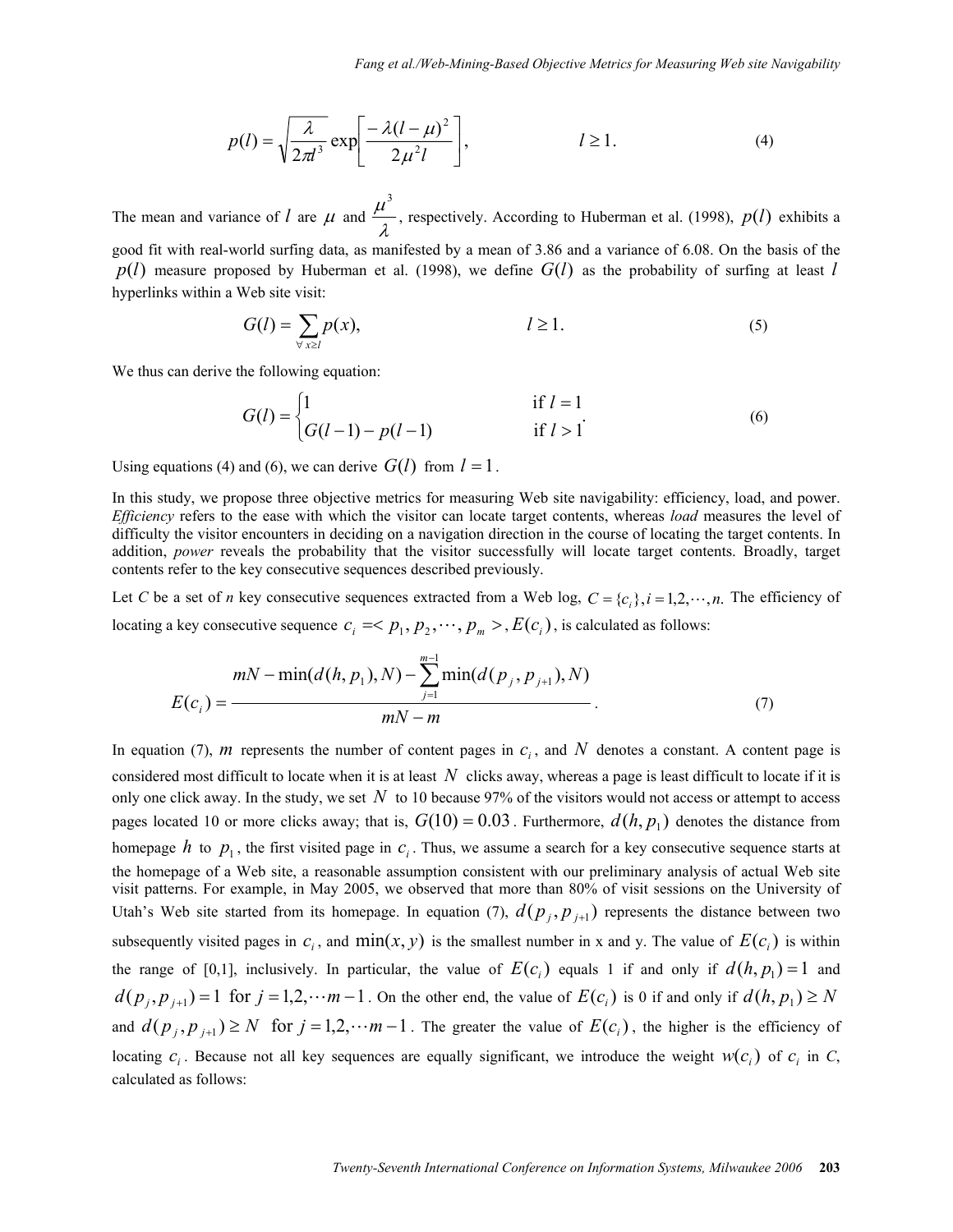*Design Science* 

$$
w(c_i) = \frac{v(c_i)}{\sum_{\forall c \in C} v(c)},
$$
\n(8)

where  $v(c_i)$  is the visiting rate of  $c_i$ .

The efficiency of a Web site can then be approximated by the efficiency  $E(C)$  of locating key consecutive sequences in *C*:

$$
E(C) = \sum_{i=1}^{n} w(c_i) E(c_i).
$$
 (9)

The cognitive load incurred by the visitor when determining the next move from the current page on the Web site correlates positively with the number of hyperlinks on that page. That is, the more hyperlinks a page has, the more stringent is the cognitive load required to decide a direction for subsequent navigation. Hence, the load of locating a key consecutive sequence  $c_i$ ,  $L(c_i)$ , can be measured as the average number of hyperlinks on Web pages located in the path that leads to all the content pages in  $c_i$  from the homepage. Therefore, we measure the load of a Web site using the load  $L(C)$  of locating key consecutive sequences in  $C$ :

$$
L(C) = \sum_{i=1}^{n} w(c_i) L(c_i).
$$
 (10)

We also measure the power of locating a key consecutive sequence  $c_i \leq p_1, p_2, \dots, p_m > P(c_i)$ , defined as the probability of locating all content pages in  $c_i$ . Assuming the search for  $c_i$  starts from the homepage *h* of a Web site, the distance from *h* to the first visited page  $p_1$  in  $c_i$  is  $d(h, p_1)$ . Visitors who are willing to surf at least  $d(h, p_1)$  hyperlinks can locate  $p_1$ . According to equation (5), the probability of surfing at least  $d(h, p_1)$ hyperlinks is  $G(d(h, p_1))$ . That is, the probability of locating  $p_1$  is  $G(d(h, p_1))$ . Similarly, the probability of locating  $p_j$  in  $c_i$  is  $G(d(p_{j-1}, p_j))$ , where  $2 \le j \le m$ . The power  $R(c_i)$  of locating a key consecutive sequence  $c_i$  thus can be calculated as follows:

$$
R(c_i) = G(d(h, p_1)) \prod_{j=2}^{m} G(d(p_{j-1}, p_j)).
$$
\n(11)

We approximate the power of a Web site using the power  $R(C)$  of locating key consecutive sequences in *C* as:

$$
R(C) = \sum_{i=1}^{n} w(c_i) R(c_i).
$$
 (12)

# **Applications of the Proposed Method and Metrics: An Illustration**

We apply the proposed method and metrics to evaluate the navigability of two large Web sites: the University of Utah's (hereafter referred to as utah.edu) and the State Government of Utah's Web portal (hereafter referred to as utah.gov).<sup>3</sup> We obtained Web logs for one month from each Web site and use them to assess Web site navigability. Following the method previously described, we cleaned the log records and reassembled the visit sessions. The

 $\overline{a}$ 

<sup>&</sup>lt;sup>3</sup> The investigated Web sites can be accessed at  $\frac{http://www.utah.edu}{http://www.utah.edu)}$  and  $\frac{http://www.utah.gov}{http://www.utah.gov)}$ , respectively.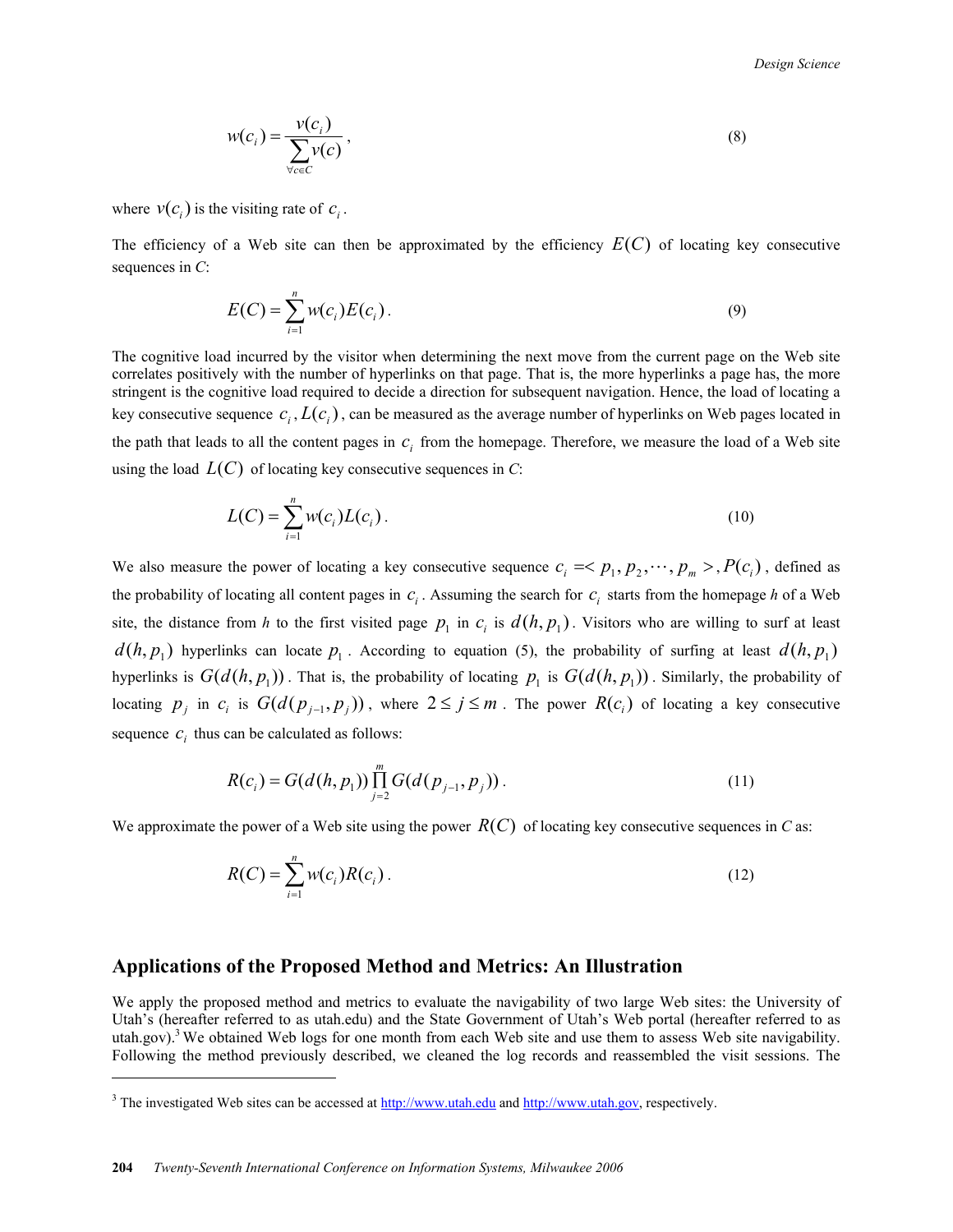utah.edu logs contained 907,907 visit sessions, and the utah.gov logs had 259,479 visit sessions. We then parsed the Web pages and identified content pages on each Web site, following the procedure we described previously. In Table 3, we summarize some important descriptive statistics of the studied Web sites.

| Web site | <b>No. of Content Pages</b> | <b>No. of Index Pages</b> | <b>Total No. of Pages</b> | % Content Pages |
|----------|-----------------------------|---------------------------|---------------------------|-----------------|
| utah.edu | 5,246                       | 463                       | 5.709                     | 92%             |
| utah.gov | .971                        | 119                       | 2,090                     | 94%             |

**Table 3: Descriptive Statistics of utah.edu and utah.gov** 

We set the threshold to 0.2% and mined all key consecutive sequences from the preprocessed Web logs. The large number of visit sessions in the Web logs favors the use of a small threshold to identify a reasonable number of meaningful key consecutive sequences; a large threshold value would identify only few key consecutive sequences. We apply the proposed objective metrics to evaluate the identified key consecutive sequences. In Table 4, we summarize the key evaluation results obtained from utah.edu versus utah.gov in terms of these proposed metrics.

| Web site | <b>Efficiency</b> | Power | Load |
|----------|-------------------|-------|------|
| utah.edu | ) 97              | ) 97  |      |
| utah.gov | .79               | ).70  | 103  |

**Table 4: Evaluation Results for utah.edu and utah.gov (Threshold = 0.2%)** 

According to our evaluation results, the efficiency of utah.edu is satisfactory, approaching the highest efficiency attainable by any Web site (i.e., 1); whereas the efficiency of utah.gov is substantially lower. The power of utah.edu is 0.97, which suggests an average probability of 0.97 that a visitor will successfully locate his or her target contents on this Web site. We observe a reasonable power level for utah.gov, on which a visitor on average has a 0.7 probability of successfully locating target contents. It is worth noting that both efficiency and power are calculated on the basis of the distance between Web pages and that the distance between any two Web pages equals the distance of the shortest path between them. As a result, the efficiency and power statistics in Table 4 represent the highest attainable or upper bounds of efficiency and power for these sites. Overall, utah.edu appears to be more navigable than utah.gov, according to their efficiency and power. Table 5 summarizes the average number of clicks required to locate a content page in each of the top-10 key consecutive sequences on utah.edu and utah.gov. In general, locating such a content page on utah.gov demands more clicks than are required to locate a content page in a top-10 key consecutive sequence on utah.edu.

Utah.edu records a load of 153; on average, a visitor must choose from a total of 153 hyperlinks when deciding on the next move on the Web site. Our analysis indicates the load of utah.gov is 103; hence, this Web site has considerably fewer average hyperlinks on any page. Both utah.edu and utah.gov have relatively high load values, possibly because both sites have unique informational functions that require a large collection of interrelated content pages that point to one another. A related but subtly different explanation suggests that both Web sites have a considerable number of frequently visited index pages that contain navigation bars with a few dozen hyperlinks. For example, we find 147 hyperlinks in the hompage of utah.edu. Similarly, the homepage of utah.gov contains 117 hyperlinks. In Figure 5, we show a frequently visited index page that contains a total of 116 hyperlinks.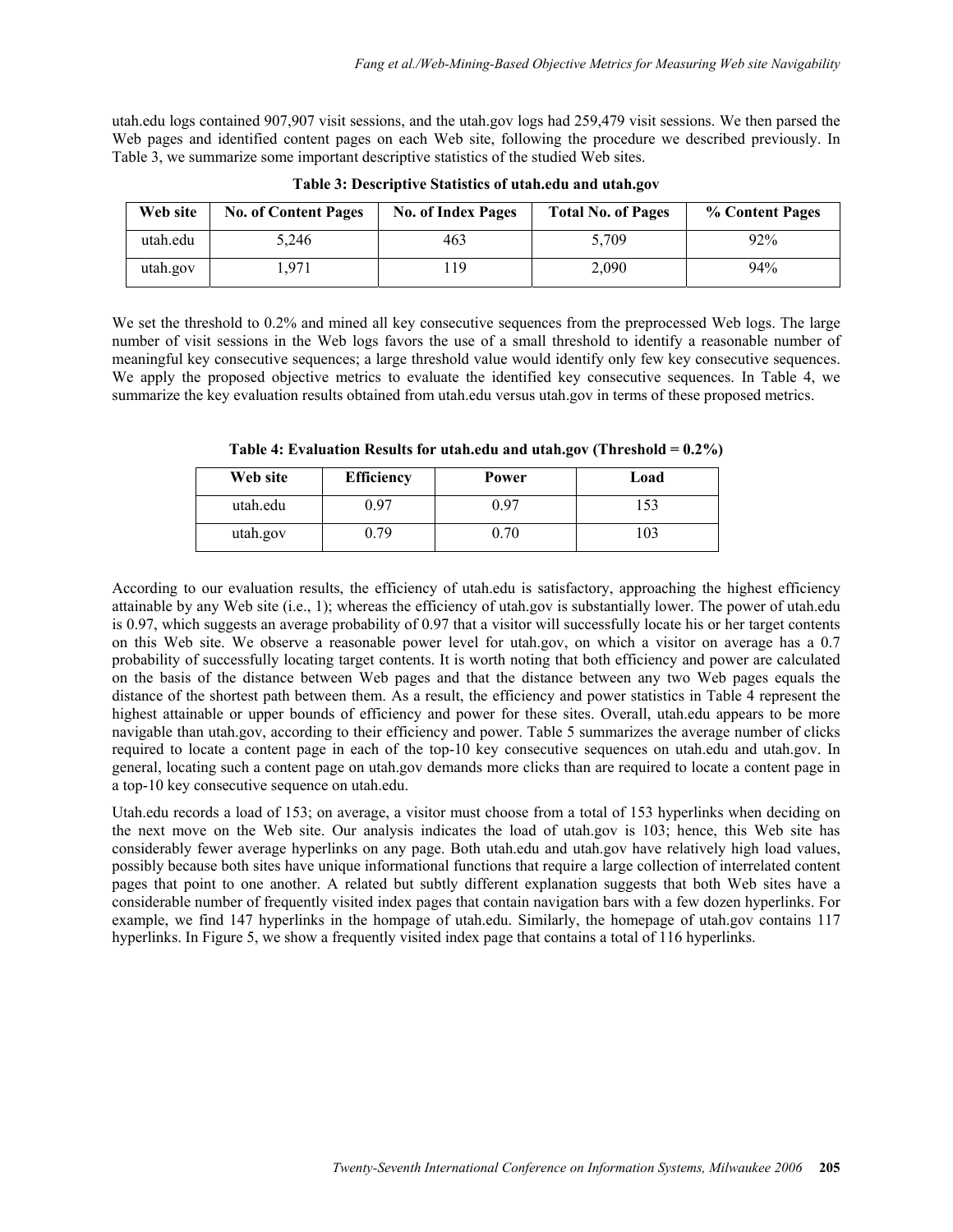| Table 5: Average Number of Clicks to Locate a Content Page in a Top-10 Key Consecutive Sequence in |
|----------------------------------------------------------------------------------------------------|
| utah.edu and utah.gov                                                                              |

|                                                                           | utah.edu                                                            | utah.gov                                                               |                                                                     |  |
|---------------------------------------------------------------------------|---------------------------------------------------------------------|------------------------------------------------------------------------|---------------------------------------------------------------------|--|
| <b>Rank of Key</b><br>Consecutive<br><b>Sequences by Visiting</b><br>Rate | <b>Average Number of</b><br><b>Clicks to Locate Content</b><br>Page | <b>Rank of Key</b><br><b>Consecutive Sequences</b><br>by Visiting Rate | <b>Average Number of</b><br><b>Clicks to Locate Content</b><br>Page |  |
|                                                                           |                                                                     |                                                                        |                                                                     |  |
| $\overline{2}$                                                            |                                                                     | $\overline{2}$                                                         |                                                                     |  |
| 3                                                                         |                                                                     | 3                                                                      | 3                                                                   |  |
| 4                                                                         | $\overline{2}$                                                      | 4                                                                      |                                                                     |  |
| 5                                                                         |                                                                     | 5                                                                      | 3                                                                   |  |
| 6                                                                         |                                                                     | 6                                                                      |                                                                     |  |
| 7                                                                         |                                                                     | 7                                                                      | $\mathfrak{D}$                                                      |  |
| 8                                                                         |                                                                     | 8                                                                      | 3                                                                   |  |
| 9                                                                         | 1.5                                                                 | 9                                                                      |                                                                     |  |
| 10                                                                        |                                                                     | 10                                                                     | 2                                                                   |  |



**Figure 5: A Sample Index Page with Navigation Bars** 

To examine the adequacy of the selected threshold value (i.e., 0.20%), we perform a series of sensitivity analyses over the range 0.2–0.3% in increments of 0.025%. As shown in Figure 6, the efficiency, power, and load of the respective Web sites appear generally stable over the range of threshold values. The observed robustness suggests that our choice of threshold value is reasonable and does not seem to affect the evaluation results (in terms of efficiency, power, and load) significantly.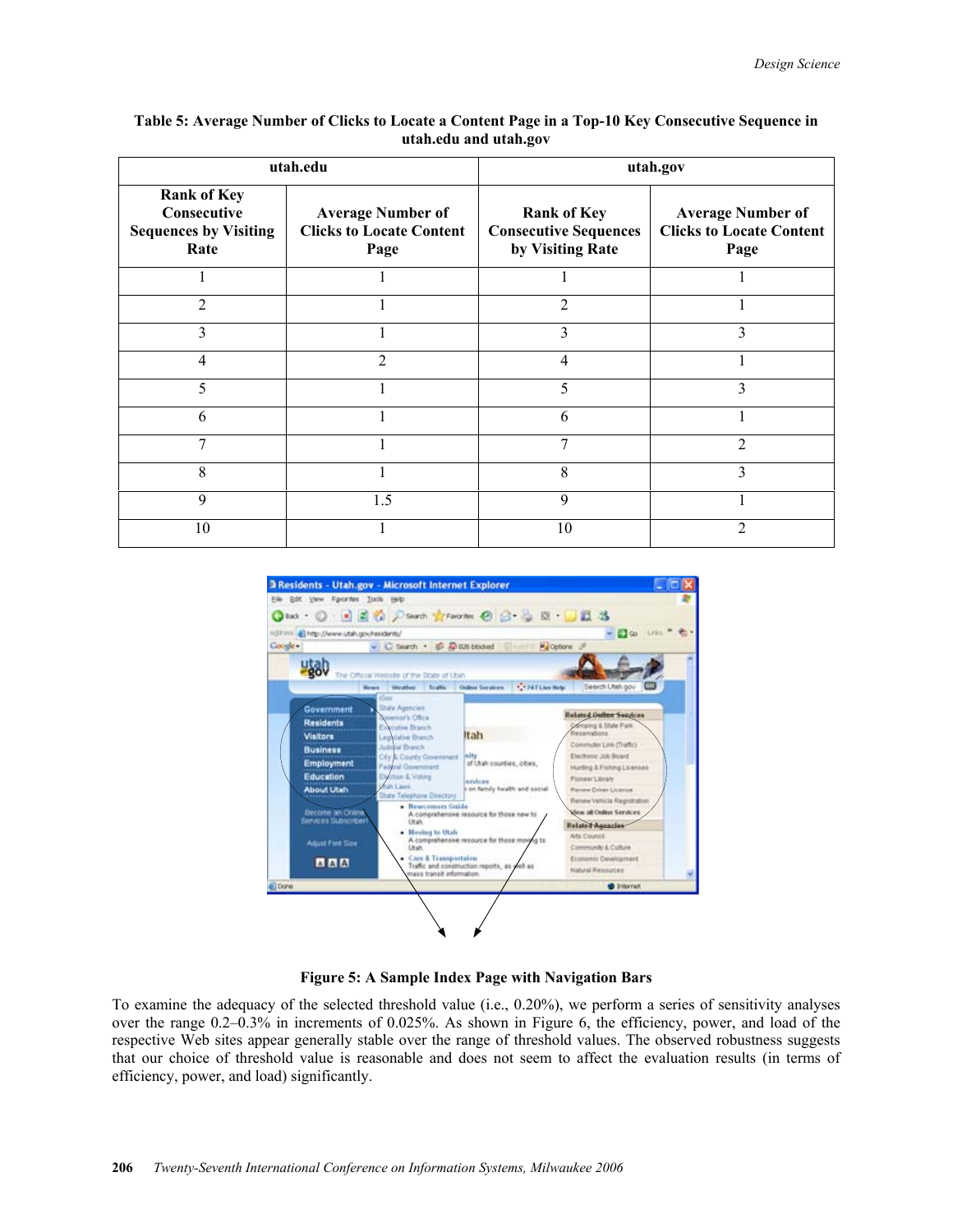



As shown in Figure 6, the navigability of utah.edu is consistently higher than that of utah.gov, as measured by efficiency and power. However, utah.gov offers a better load than does utah.edu. We recall that the navigability of a Web site generally is affected by its size (i.e., number of Web pages) and structure design (i.e., positioning of hyperlinks and their inter-linkages). Conceivably, visitors can locate target contents on a small Web site more easily than they can on a large Web site with substantially more Web pages. In this study, we focus on the structural aspect of Web site navigability but also need to consider Web site size to extend our proposed method and metrics for Web site navigability evaluations.

# **Conclusions and Ongoing Research**

The current research examines Web site navigability with a particular focus on the structural aspect of Web site design. We propose a systematic method for evaluating Web site navigability and develop three objective metrics to measure it, and then illustrate the applications of the proposed method and metrics using two large, real-world Web sites. Thus, we make several important contributions to Web site design research. First, compared with conventional Web site design evaluations that use subjective, self-reported measurements, our proposed method, which uses objective metrics, is more cost effective (greatly reducing data collection costs), efficient (producing evaluation results in minutes), and flexible (offering baseline measurements that can be extended or refined). Second, we contribute to web metrics research. Most prior research on web metrics (e.g. Dhyani et al. 2002; Zhang et al. 2004) attempts to evaluate Web site structure design using a Web site's structural information and typically considers all the pages on a Web site equally important. However, a frequently visited Web page intuitively is more significant in